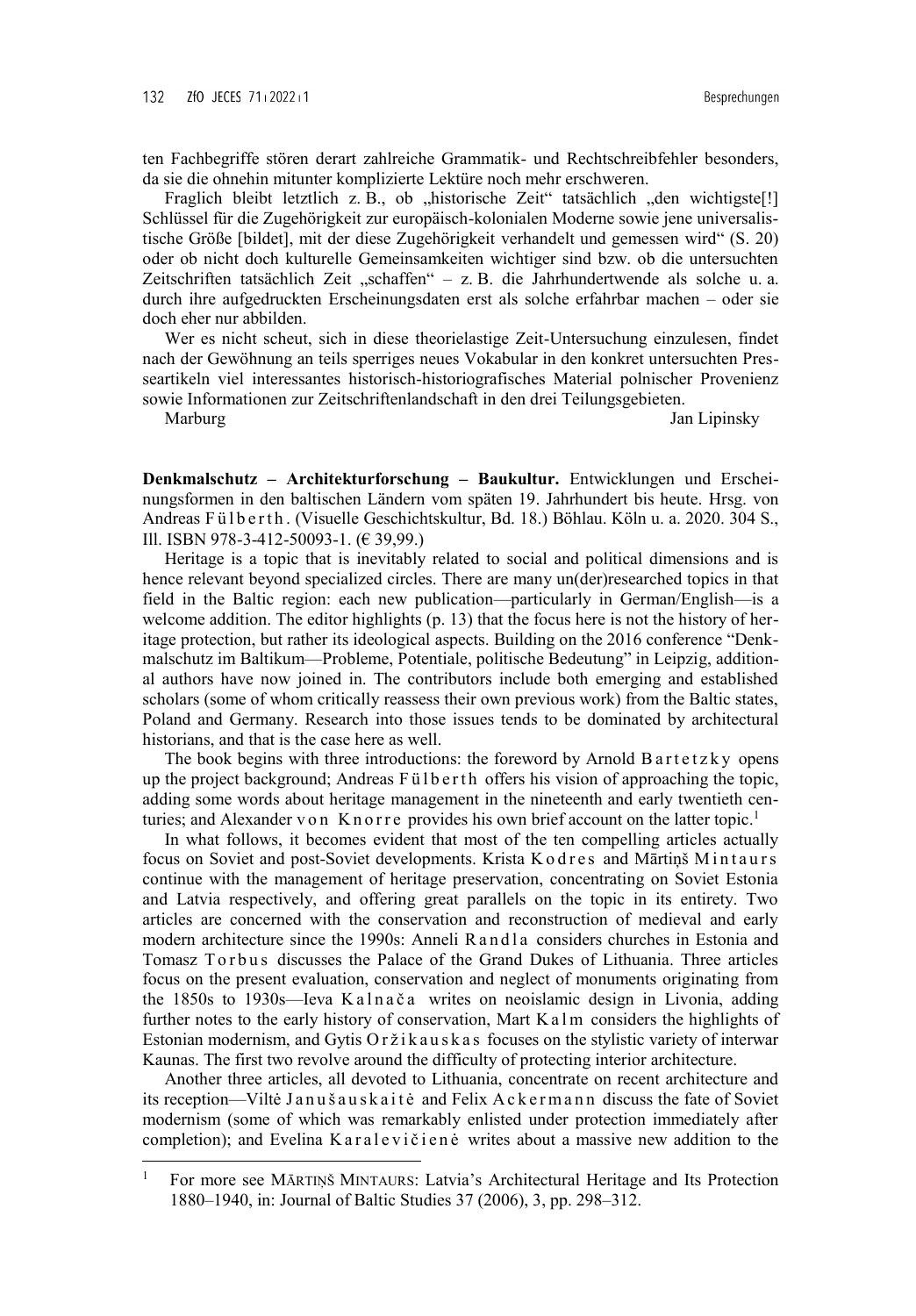$\overline{a}$ 

urban setting of Kaunas. In addition, Fülberth follows the discussions on the planning of Latvian small towns since the 1960s. Presenting it within his introduction leads the reader to believe that it is somehow key to the whole book, while perhaps it would have deserved to be developed into a separate article (recent research in Estonia offers fine comparison<sup>2</sup>).

Lithuania does not merit a general account at the beginning, but half of the book's articles are in fact about this state. Torbus gives an insight into interwar conservation principles in Vilnius under Polish legislation. While it has been claimed that the system lagged behind that of neighboring states in the rest of interwar Lithuania, in the Soviet period it was relatively effective; less so in the post-Soviet years.<sup>3</sup> Although this might be a question of interpretation, it is interesting to see that the protection was allegedly rather inefficient in Soviet Latvia (Mintaurs, pp. 85, 92, 95), whereas in Estonia, the 1970s marked the extensive rediscovery of both manor architecture (Kodres, p. 58) and interwar modernism (Kalm). Also the post-1990 general management of Estonian sacral monuments (Randla) and twentieth-century architecture  $(Kalm)^4$  is covered in the book.

Torbus and Karalevičienė offer captivating, benevolent analyses of structures that have received strong criticism: the newly built Vilnius palace (although the authors' take on the Polishness/Lithuanianness involved remains unclear, pp. 236, 254–257) and the Akropolis shopping mall in Kaunas (though the title refers to new architecture more generally). I also yearned for more examples and references when reading Oržikauskas' problematization of the historiography on Kaunas modernism, and Janušauskaitė's claim (p. 185) that Russian activity in Crimea has considerably shaped Lithuanian attitudes towards Soviet architecture.

The most polemic article is that by Ackermann on the historiography of the "Knights of Architecture," apparently a common phrase to refer to the more "forward-thinking" Soviet Lithuanian architects. It is written as an answer to the rich work of Marija Drėmaitė (an aim that becomes evident halfway through the article), who has indeed acquired something of a monopoly for introducing Lithuanian modernism on the international scene. That position can be questioned, but Ackermann's conclusions (e.g. regarding family relations) seem hasty, and his connection with New Art History (p. 205) remains loose.

Fülberth also comes up in the role of translator and photographer of most of the items in the book. It has to be said that the colorful contemporary images do not always serve the aims of the historical articles that they accompany, though: Kalnača's illustrations of fragments do not really give an impression of a neoislamic interior; two central instances from Vilnius discussed by both Ackermann and Janušauskaitė—the Lazdynai mass housing district and cafe Neringa—are sadly not visualized in any way.

The latter two articles yet again bring to mind the fact that although many of the issues faced are similar across the Eastern bloc, each nation often chooses to carry out research in isolation. When looking at the Finnish and Swedish influences on Baltic post-war modernism and relating identity building, for example, Jaak Kangilaski's three-fold model of the

<sup>2</sup> In addition to Kodres' chapter see OLIVER ORRO: Moodne muinsuskaitse hilisnõukogude ühiskonnas: Haapsalu ja Lihula muinsuskaitsealast 1970.–1980. aastail [Modern Heritage Protection in Late Soviet Society: On the Conservation Areas of Haapsalu and Lihula in the 1970s and 1980s], in: Läänemaa Muuseumi toimetised 18 (2015), pp. 255–290; OLIVER ORRO: Süstemaatiliste unistuste aeg: Muinsuskaitsealade planeringutest Eestis 1960.–80. aastatel [An Era of Systematic Dreams: On the Planning of Conservation Areas in Estonia in 1960s–1980s], in: ANNELI RANDLA (ed.): Aja lugu: Muinsuskaitse ja restaureerimise ajaloost, Tallinn 2016, pp. 93–160.

<sup>&</sup>lt;sup>3</sup> MARGARITA JANUŠONIENĖ: State Protection of the Art Heritage in Lithuania 1919– 2006: Historical Development and Results. Summary of Doctor Dissertation Humanities, Art Criticism (03 H), Vilnius 2009, pp. 25–30, see also pp. 15–17.

<sup>&</sup>lt;sup>4</sup> Cf. INGRID RUUDI: Spaces of the Interregnum: Transformations in Estonian Architecture and Art 1986–1994, Tallinn 2020, pp. 178–198.